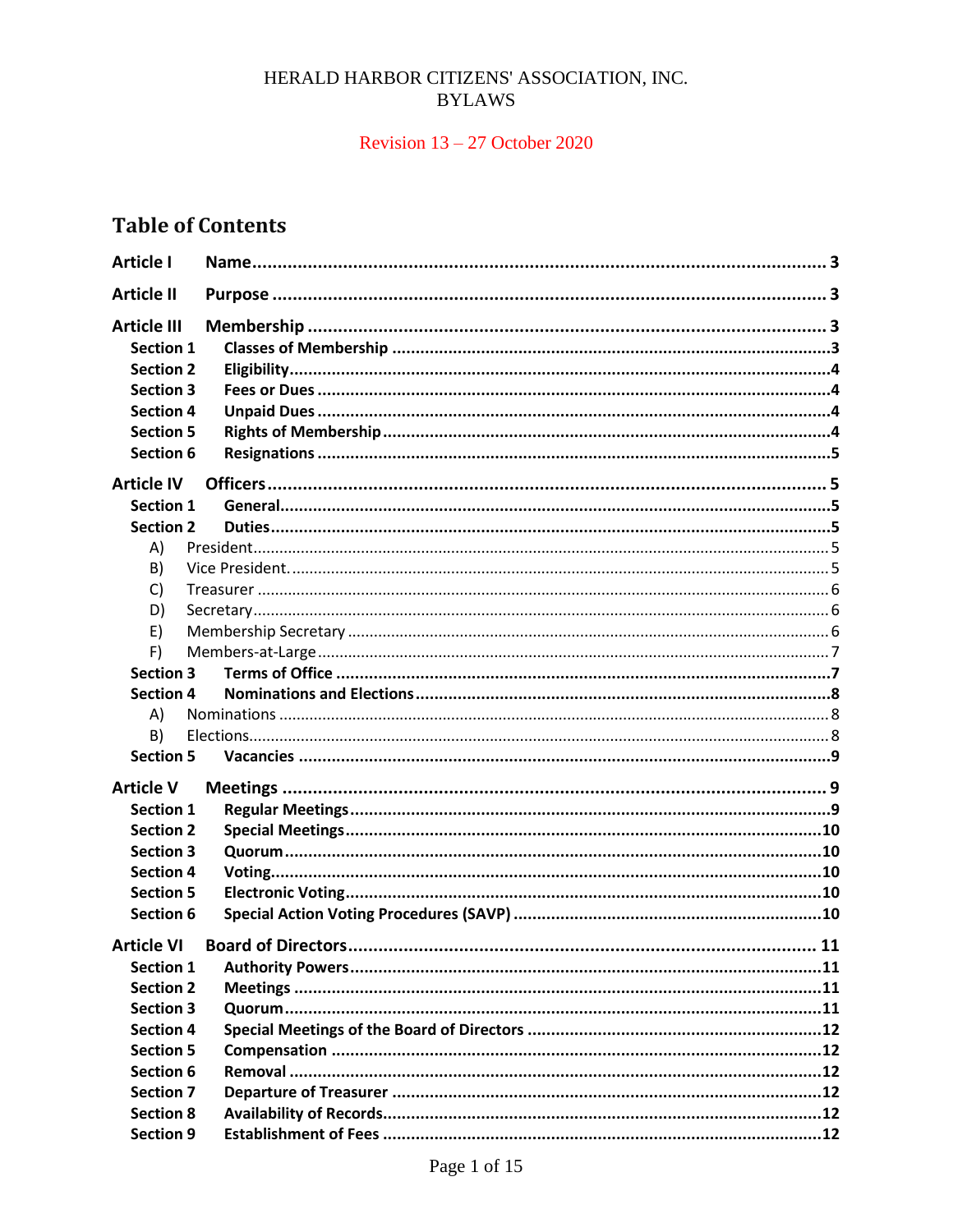| <b>Article VIII</b><br><b>Section 1</b> | Amendment and Revision of the Constitution and Bylaws  13 |  |
|-----------------------------------------|-----------------------------------------------------------|--|
| <b>Article IX</b>                       |                                                           |  |
| <b>Article X</b>                        |                                                           |  |
| <b>Article XI</b>                       |                                                           |  |
|                                         |                                                           |  |
| <b>Section 2</b>                        |                                                           |  |
| A)                                      |                                                           |  |
| B)                                      |                                                           |  |
| <b>Section 3</b>                        |                                                           |  |
| <b>Section 4</b>                        |                                                           |  |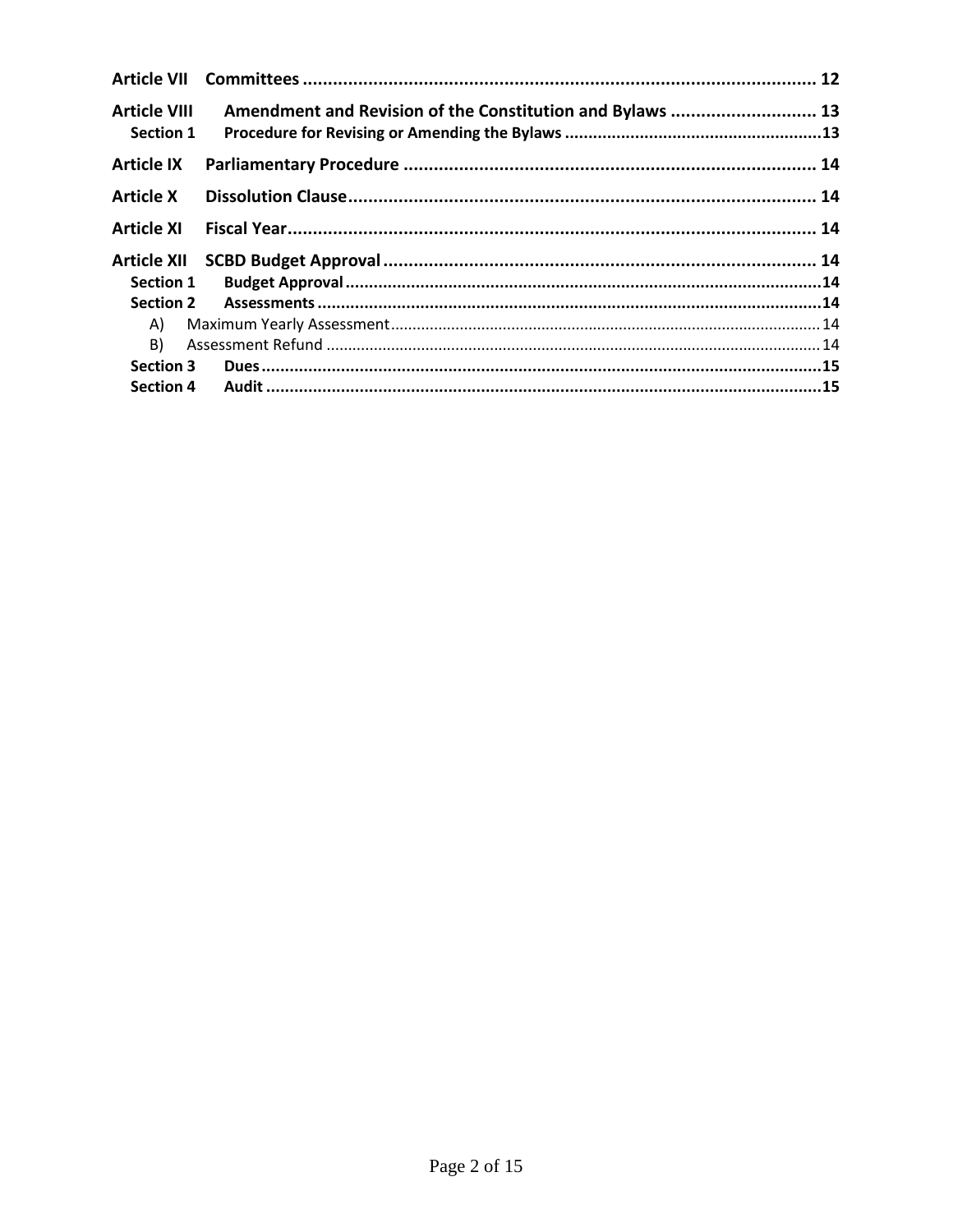## **ARTICLES OF THE BYLAWS OF THE HERALD HARBOR CITIZENS' ASSOCIATION, INCORPORATED**

## <span id="page-2-0"></span>**Article I Name**

The name of the Association is the Herald Harbor Citizens' Association, Inc. (Incorporated July 25, 1927) herein referred to as the Association or HHCA and amended this \_\_\_\_ day of  $.2020.$ 

## <span id="page-2-1"></span>**Article II Purpose**

The purpose of the Association is to promote charitable, safety, environmental, recreational, and educational endeavors that benefit the Herald Harbor on the Severn, herein referred as Herald Harbor, community, as well as provide news to members via our website, email, and the community newsletter.

The Association will not endorse or advocate for candidates for any elected office or contribute to the campaigns of any elected office. The Association may, by a consensus vote of the HHCA board, engage in activities supporting or opposing county or state legislation that impacts the HHCA and its members.

The Association is an all-volunteer, participatory civic Association dedicated to fostering the cooperation and participation among the members of the Association, the property owners and residents of Herald Harbor on the Severn, in pursuit of activities beneficial to Herald Harbor.

The Associations rents, owns, operates, and maintains facilities for the purposes of providing recreational, business, and educational benefits to the members of the Association.

The Special Community Benefits District ("SCBD") is defined as "the lands shown on the plat of Herald Harbor on the Severn Sections A, B, and C recorded among the plat records of the County in Plat Book No. 4, Folio Nos. 14-17; Herald Harbor on the Severn Sections D and F recorded among the plat records of the County in Plat Book No. 4, Folio Nos. 6-7; and Herald Harbor on the Severn Section E recorded among the plat records of the County in Plat Book No. 4, Folio No. 14."

# <span id="page-2-2"></span>**Article III Membership**

## <span id="page-2-3"></span>**Section 1 Classes of Membership**

There are two classes of membership: 1) Voting Members who are property owners within the SCBD and 2) Non-Voting Members who are either non-property owning residents within the SCBD or residents outside the SCBD. Voting Members must provide proof of SCBD property ownership in the form of a current tax account record from Anne Arundel County.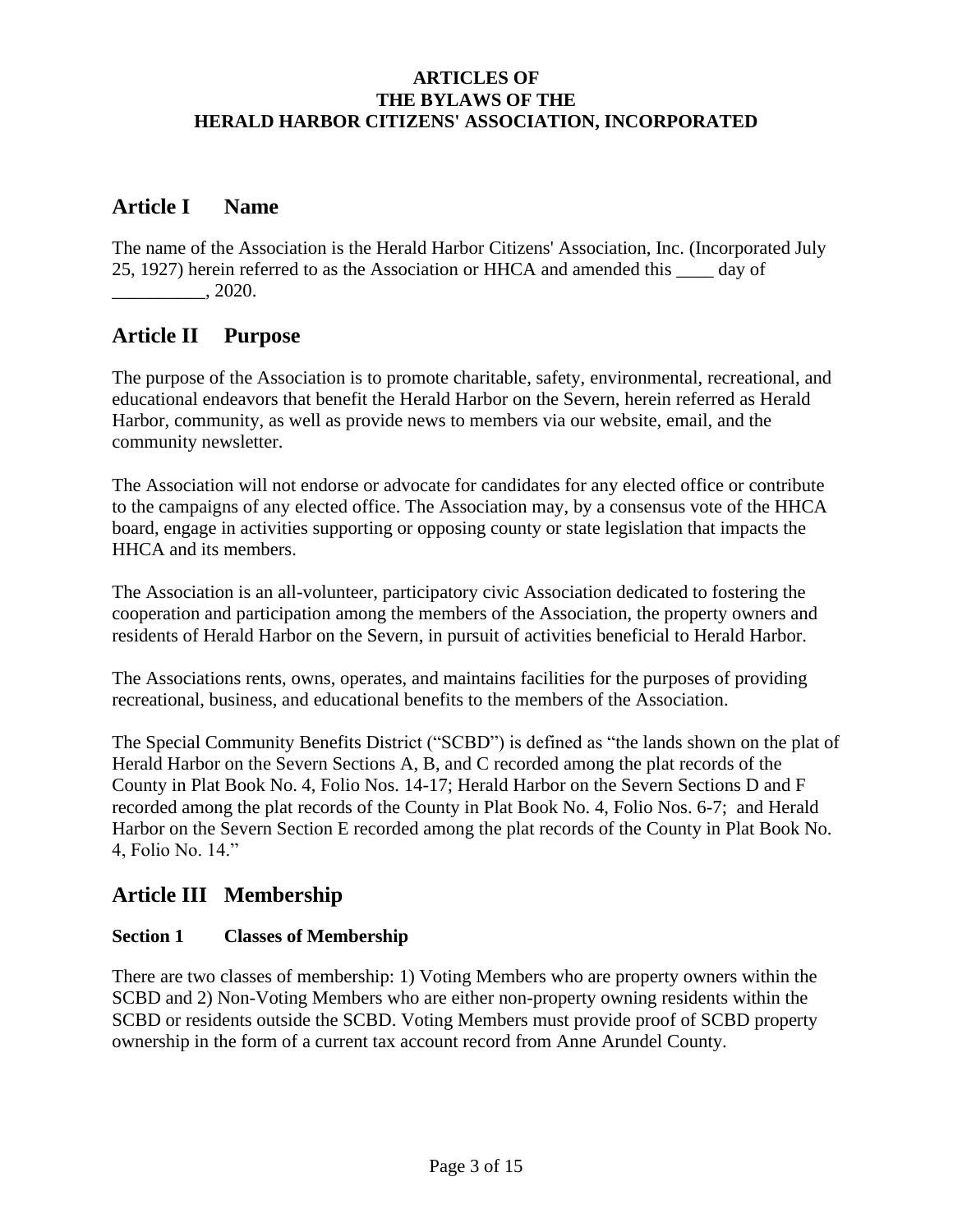## <span id="page-3-0"></span>**Section 2 Eligibility**

All persons 18 years and older or entities that are property owners within the SCBD are eligible to join and hold membership in the Association as Voting Members. All persons 18 years and older that are non-property owning residents within the SCBD or residents of Long Point on the Severn, Severnside Farm, and east of the intersection of Old Herald Harbor Road and Valentine Creek Drive are eligible to join and hold membership in the Association as Non-Voting Members.

## <span id="page-3-1"></span>**Section 3 Fees or Dues**

Dues shall be collected annually. The dues of the Association shall be established by the Board of Directors, proposed at an association meeting for comment and vote, prior to increases being implemented, then published in the newsletter. The dues of the Association will be due and payable in January of each year prior to or on the date of the January membership meeting.

If so authorized in the SCBD, the SCBD may pay the annual dues membership for Voting Members of the HHCA.

## <span id="page-3-2"></span>**Section 4 Unpaid Dues**

Each year, members whose yearly dues are not paid prior to the January membership meeting will be sent a past due notice from the Membership Secretary. If the dues are not received within 90 days of the due date, the Member will be dropped from the membership rolls.

## <span id="page-3-3"></span>**Section 5 Rights of Membership**

Members in good standing are those eligible members whose dues are paid and current. Each member in good standing is encouraged to attend the Association meetings and serve on Association committees. Voting Members in good standing may serve on the Board of Directors, if elected, and are entitled to one vote at Association meetings. Members whose dues are in arrears shall be ineligible to vote. Only Voting Members may vote for HHCA Board of Directors members, be elected to the HHCA Board of Directors, or vote on actions presented to the HHCA membership.

Only Voting Members may vote on the annual SCBD budget.

All Voting Members in good standing are eligible to access the Association rented, owned, operated, and maintained facilities and properties including but not limited to receiving a parking permit to use one of the beach access parking spaces and purchase a permit to use the community boat ramp.

Non-Voting Members may access HHCA or SCBD funded amenities provided they pay a per activity or facility fee that has been established by the Board of Directors.

The Board of Directors may revoke, for up to one year, any member's access to a HHCA owned or rented property by a two-thirds majority vote of Board due to non-compliance with published HHCA rules including (but not limited to) for safety violations, sanitation violations, damage, or misuse of HHCA owned or rented property. The Board of Directors cannot restrict the member's voting rights related to financial matters of the SCBD.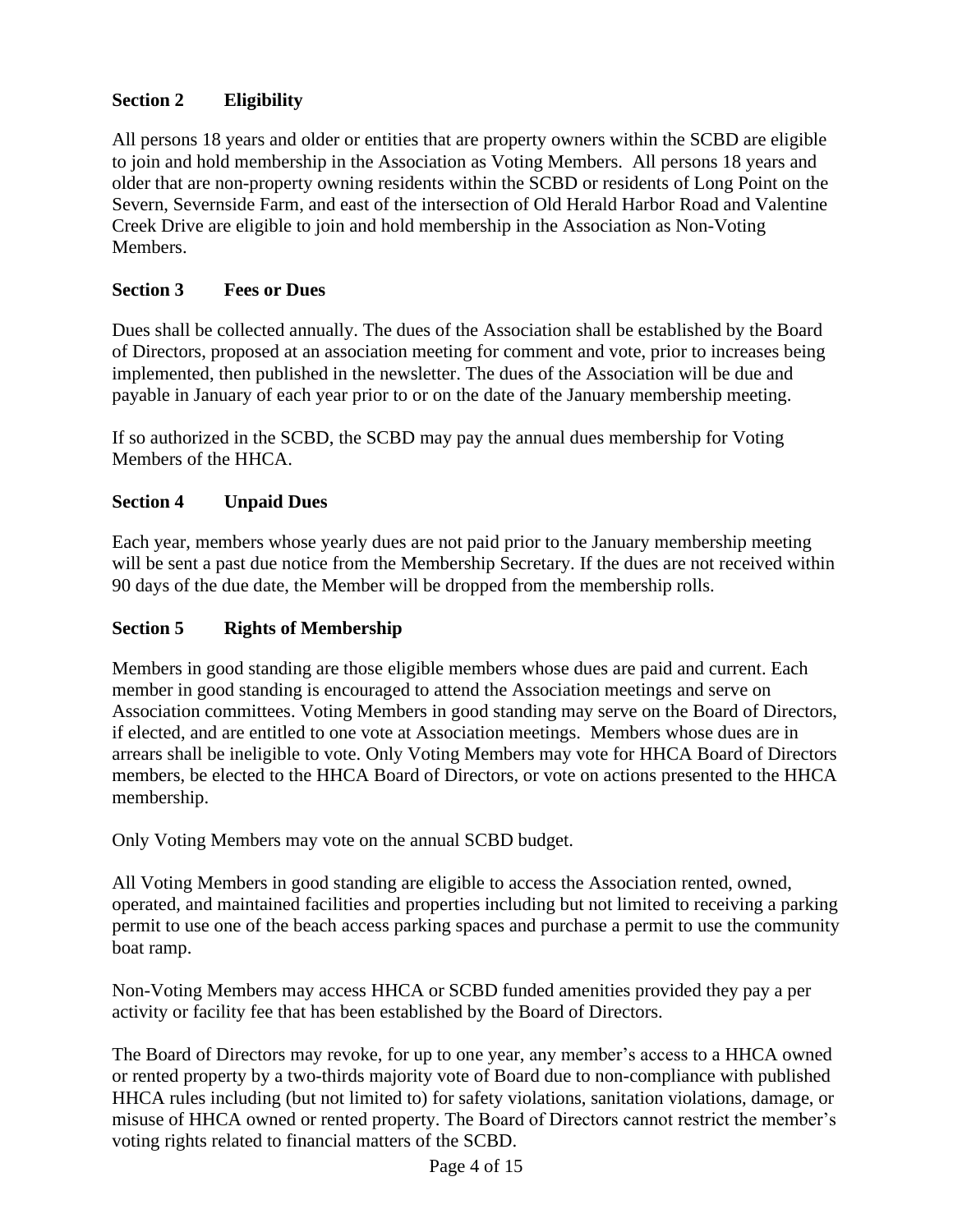## <span id="page-4-0"></span>**Section 6 Resignations**

Voting and Non-Voting Members may resign from the Association at any time. Dues or fees paid are not refundable in whole or in part.

## <span id="page-4-1"></span>**Article IV Officers**

## <span id="page-4-2"></span>**Section 1 General**

The elected officers of the Association and the Members-at-Large shall constitute the membership of the Board of Directors. The officers of the Association will be voting members in good standing elected by the majority vote of the members in good standing present at the regular May meeting to the following offices: President, Vice President, Treasurer, Secretary, Membership Secretary, four (4) Members-at-Large. The immediate past President will serve as the fourth Member-at-Large (non-elected) for one year after leaving office. After one year, if the elected President serves another term or if the immediate past President is not available, this Member-at Large position will be elected from the general voting membership. Officers shall notify the President of the Association of any absences that would prevent them from performing their official duties, before leaving, so that said duties can be performed by another Officer or Member-at-Large in the interim.

All members of the Board of Directors of the HHCA must be Voting Members.

## <span id="page-4-3"></span>**Section 2 Duties**

## <span id="page-4-4"></span>**A) President**

The President of the Association shall:

- 1. Preside at all meetings of the Association, except committee meetings;
- 2. Be the official representative of the Association or designate, in writing, another officer of the Association to represent the Association for specific purposes;
- 3. Write opening remarks for the Association newsletter;
- 4. Be the Chairman of the Board of Directors and preside as parliamentarian or appoint a parliamentarian for the purpose of conducting meetings;
- 5. Set the agenda for regular and special meetings of the Association;
- 6. Set the agenda for meetings of the Board of Directors;
- 7. Be an ex officio member of all committees, except the Nominating committee; and
- 8. Supervise all temporary committees.

## <span id="page-4-5"></span>**B) Vice President.**

The Vice President of the Association shall: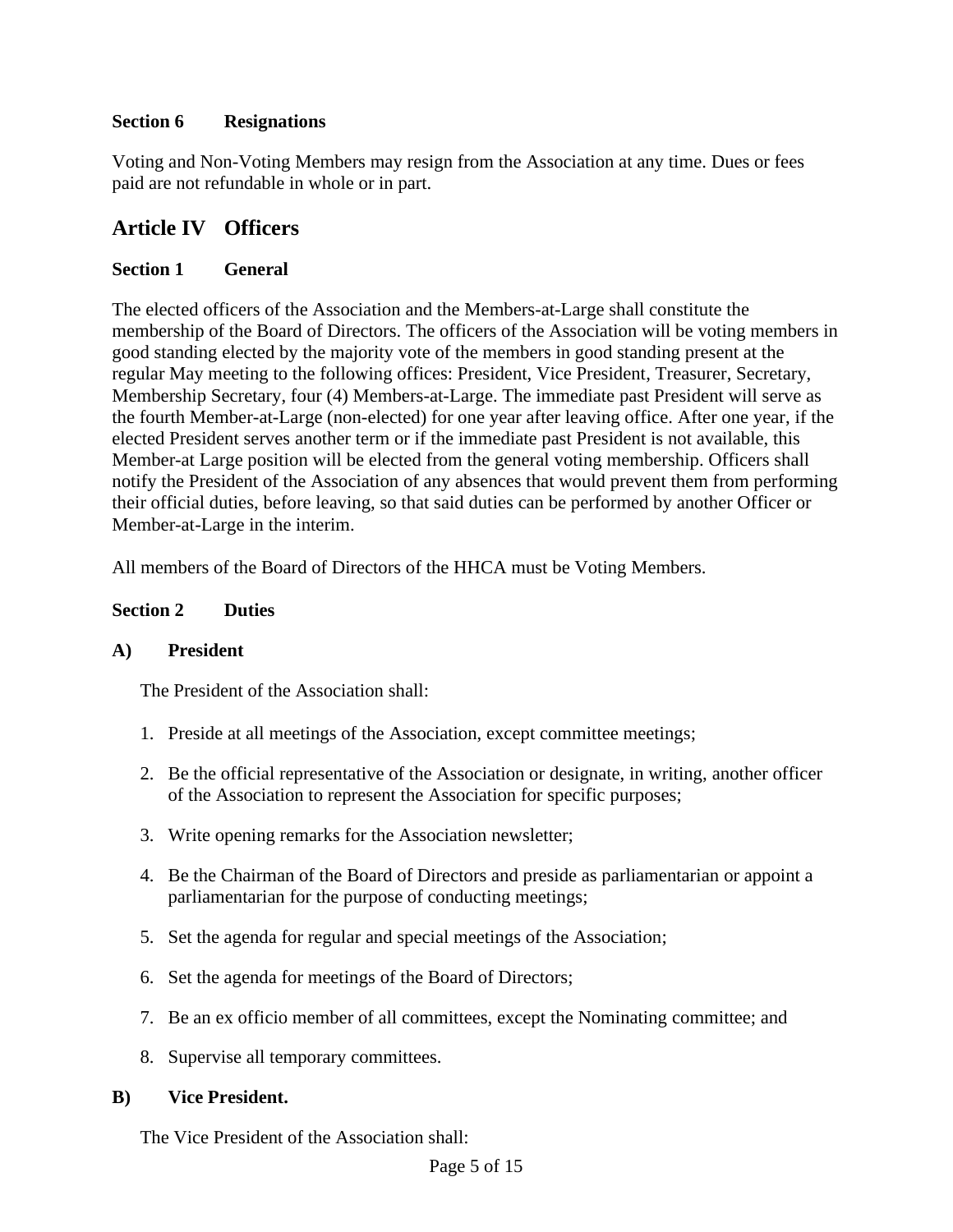- 1. Preside at meetings in the absence of the President with the full authority of the President and
- 2. Assume the office of the President of the Association and the duties and authority of the President in the event the office of the President is vacated.

#### <span id="page-5-0"></span>**C) Treasurer**

The Treasurer of the Association shall:

- 1. Pay bills incurred by the Association and authorized by either the Board of Directors or the membership by a majority vote of the voting members in good standing at a regular or special meeting. Recurring invoices such as utilities, newsletter invoices, etc. will not require authorization prior to payment as long as they are usual and customary and the recurring nature of the invoice has been approved by majority vote of the Board of Directors;
- 2. Keep an itemized account of all receipts and disbursements and present a written report of the transactions at each regular meeting of the Association for the time period since the preceding meeting;
- 3. Submit his/her bookkeeping records of receipts and disbursements for the year together with the financial authorization and vouchers, and the annual report of the Treasurer shall be submitted to an auditor annually following the last regular meeting of the calendar year. The records of the Treasurer shall be kept for a period consistent with IRS guidelines but for a minimum of seven (7) years; and
- 4. Be responsible for and oversee the filing of federal and state tax returns as required by law and reviewed by a CPA.

## <span id="page-5-1"></span>**D) Secretary**

The Secretary of the Association shall:

- 1. Record meeting minutes along with the number of members and attendees present at Association meetings;
- 2. Keep and maintain an up-to-date file of incoming and outgoing correspondence in a logical and easily referenced manner;
- 3. Provide the President with a copy of the minutes of the last meeting prior to the next meeting;
- 4. Maintain possession of the Corporate seal;
- 5. Record the minutes of all Board of Director meetings; and
- 6. Be responsible for finding a replacement for recording the minutes of general membership meetings in the event of his/her absence.

#### <span id="page-5-2"></span>**E) Membership Secretary**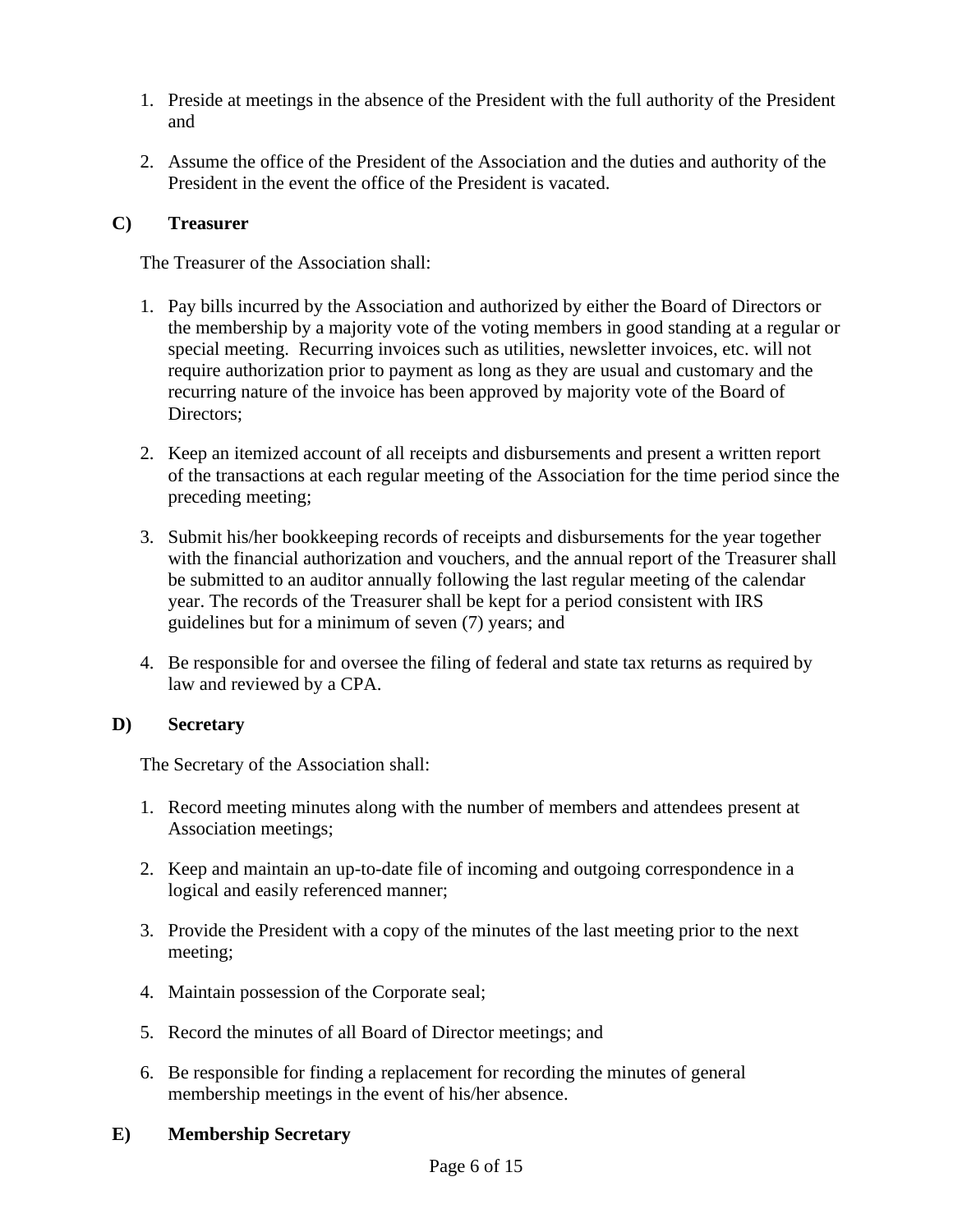The Membership Secretary of the Association shall:

- 1. Maintain and administer a membership database of all members;
- 2. Manage the renewal and withdrawal status of members;
- 3. Maintain a record of members' contact details, the fees they have paid and any donations;
- 4. Provide reminders to members when it is time to renew;
- 5. Make deposits, or oversee the deposit, of membership fees, donations, and other receipts into the HHCA bank account, review and document payments made on PayPal or other banking sites and report said deposits to the treasurer;
- 6. Attend HHCA meetings and provide membership updates and information to other members of the board; and
- 7. Be responsible for the promotion and increase of the number of memberships in HHCA.

## <span id="page-6-0"></span>**F) Members-at-Large**

Members-at-Large of the Association shall:

- 1. Attend the Board of Directors meetings and provide guidance and feedback regarding the HHCA community's needs and opinions;
- 2. Assist the President with organizing and serving on committees as the need arises;
- 3. Represent the HHCA at community functions, events, working groups, or other community associations with a majority vote of the Board of Directors; and
- 4. Attend general monthly meetings.

## <span id="page-6-1"></span>**Section 3 Terms of Office**

The officers of the Association shall be elected at regular May meetings for a term of two (2) years according to the following two-year election cycle:

- a. Two Year Term Rotation Cycle:
	- 1. Year 1 The President, Secretary and two Member-at-Large position will be elected for a two-year term. The remainder of the Board of Directors will be elected to a one-year term. The past President will fill a third Member-at-Large position unless the past President declines at which time the Member-at-Large position will be up for election which will occur no later than the next scheduled membership meeting.
	- 2. Year 2 The Vice President, Treasurer, Membership Secretary, and one Memberat-Large will be elected for a two-year term.
- b. The elections will occur each year for the portion of the board whose term is expiring.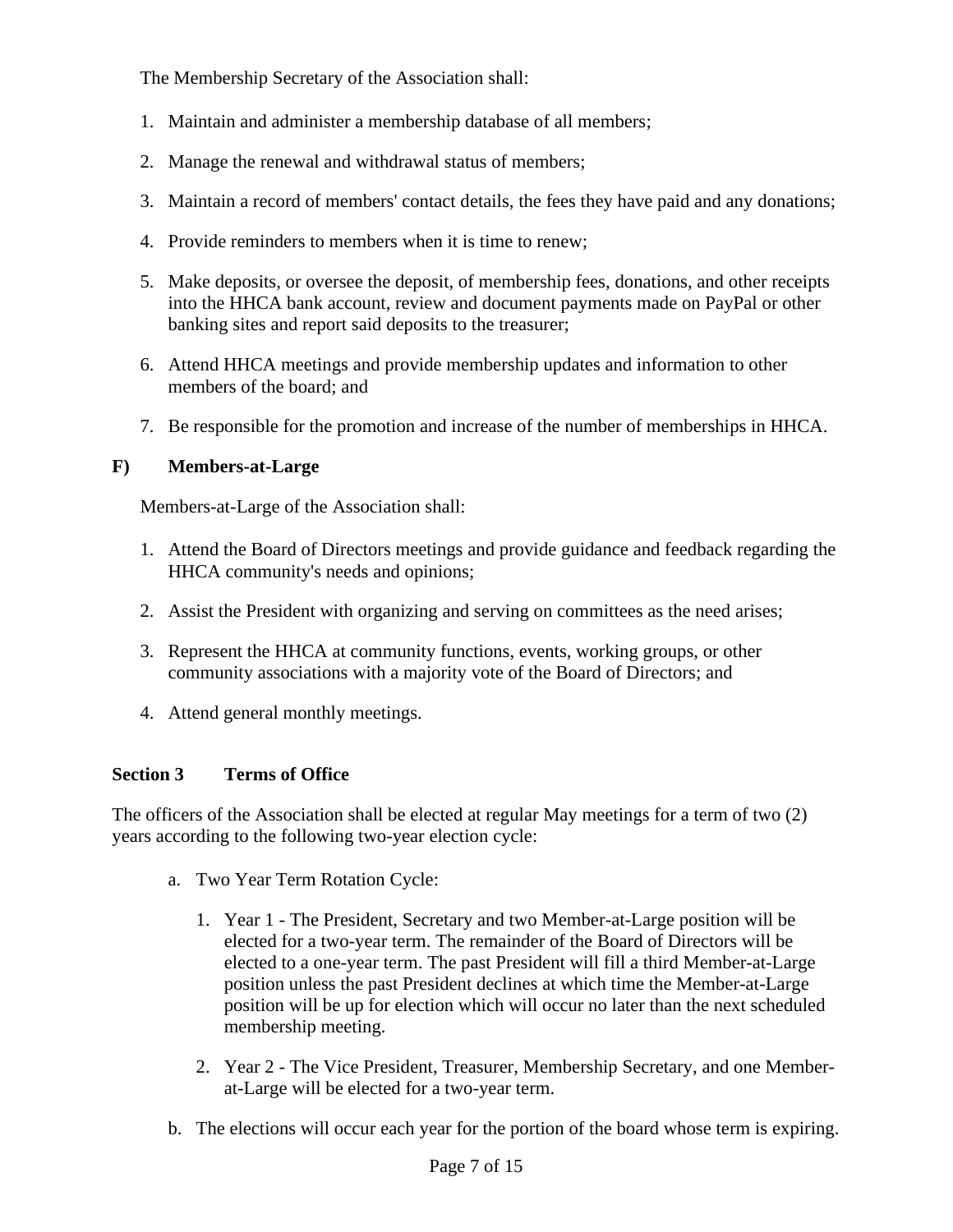c. Elected Officers and Members-at-Large will be sworn into office during the annual May meeting and assume their official duties by June  $1<sup>st</sup>$  of the year they are elected.

The "Two Year Term Rotation Cycle" takes effect in the year immediately following adoption of these bylaws.

## <span id="page-7-0"></span>**Section 4 Nominations and Elections**

## <span id="page-7-1"></span>**A) Nominations**

- 1. The Nominating committee shall consist of three (3) voting members in good standing who shall elect a chairperson with a minimum of two (2) votes from the three (3) members of the committee.
- 2. The Nominating committee shall secure the consent of all candidates prior to the presentation.
- 3. The Nominating committee shall present a slate of candidates at the regular Association meeting at least two months preceding the meeting at which the election of the Association will occur.
- 4. The committee may in its discretion nominate more than one person for each office.
- 5. A nomination from the floor may be made by any voting member in good standing of the Association.
- 6. The Nominating committee will be terminated upon the completion of the Association election.
- 7. All names of candidates nominated by either the Nominating committee or from the floor are to be published in the Association newsletter immediately prior to the meeting at which the election is to be held.
- 8. Members of the Nominating committee are ineligible to be on the slate of officers.
- 9. Current members of the Board of Directors are ineligible to serve on the Nominating committee.

## <span id="page-7-2"></span>**B) Elections**

- 1. The officers of the Association shall be elected at the regular meeting designated for the election of officers - during a regular spring meeting, the date of which has been identified at least 60 days in advance.
- 2. Officers of the Association elected at the regular meeting shall assume the office for which they were elected no later than the first day of the following month after the meeting and the results of the election have been announced to the community.
- 3. The officers elected to the offices of the Association shall serve a term of two (2) years in cycles outlined in Section 4 above, unless they resign.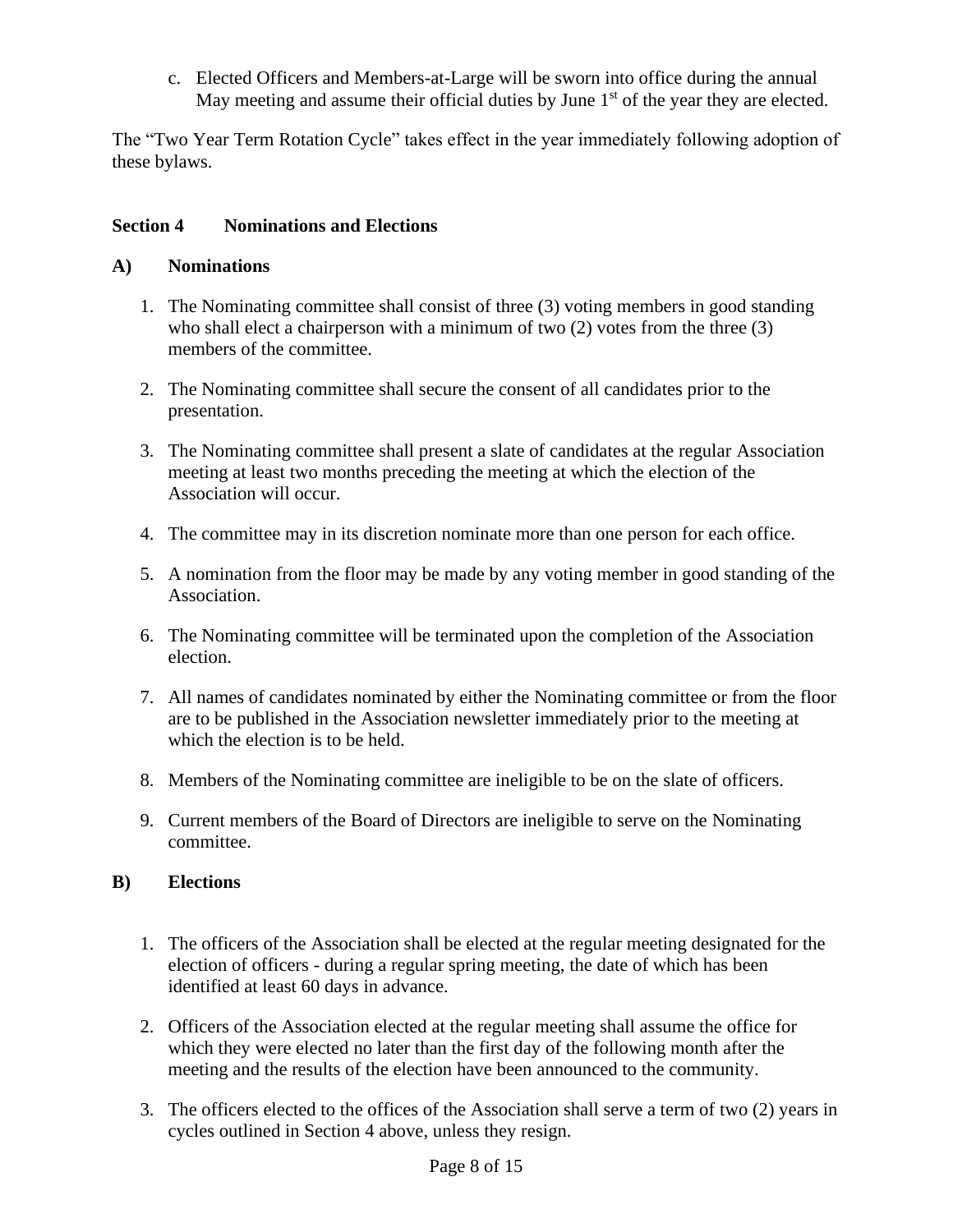- 4. Proxy votes shall not be allowed.
- 5. Votes for the election of officers shall be cast by voting members in good standing by means of a secret ballot to be counted by the designees of the Chairman of the Nominating committee.
- 6. Members-at-Large shall be elected in the same manner as the officers except for the immediate past President who shall with his/her consent, fill one of the Member-at-Large positions.
- 7. Each person in good standing of the Association is entitled to one vote per person when present at an Association meeting for the purpose of conducting Association business and electing officers.
- 8. The election of officers will occur at the regular May meeting of the Association.

#### <span id="page-8-0"></span>**Section 5 Vacancies**

- 1. In the event an office other than the President becomes vacant, the President of the Board of Directors shall nominate a person to fill the vacancy and the Board of Directors shall vote on the nomination. A simple majority of the Board of Directors is required to approve the nomination.
- 2. The person filling a vacant office shall serve the remainder of the term of the officer whose position was vacated unless elected to continue to serve in office.
- 3. All officers and committee chairmen shall deliver to the President all books, papers and records of the business of the Association upon leaving office.
- 4. If the President resigns, then the past President position will remain with the current past Present not that of the resigned President.

# <span id="page-8-1"></span>**Article V Meetings**

## <span id="page-8-2"></span>**Section 1 Regular Meetings**

At least four (4) Association meetings, one each quarter, shall be held annually and a separate budget meeting in the 4<sup>th</sup> quarter of the calendar year. Dates of said meetings will be decided when the Association's annual calendar is prepared and printed in the newsletter. Announcements of time and place of meetings will again be published in the Association newsletter and on its website thirty (30) days in advance. Any additional meetings deemed necessary, along with any changes that may be necessary due to inclement weather or other issues, will also be publicly announced.

The HHCA shall conduct a meeting in September of the year prior to the year the budget will be implemented to present the HHCA budget and, if planned, the SCBD budget to the membership. The membership shall have two (2) months to provide comments on the budget(s) to the Board of Directors.

At the 4<sup>th</sup> quarter membership meeting, the Board of Directors shall address membership comments and conduct a vote on the budget(s). The Board of Directors will vote on the HHCA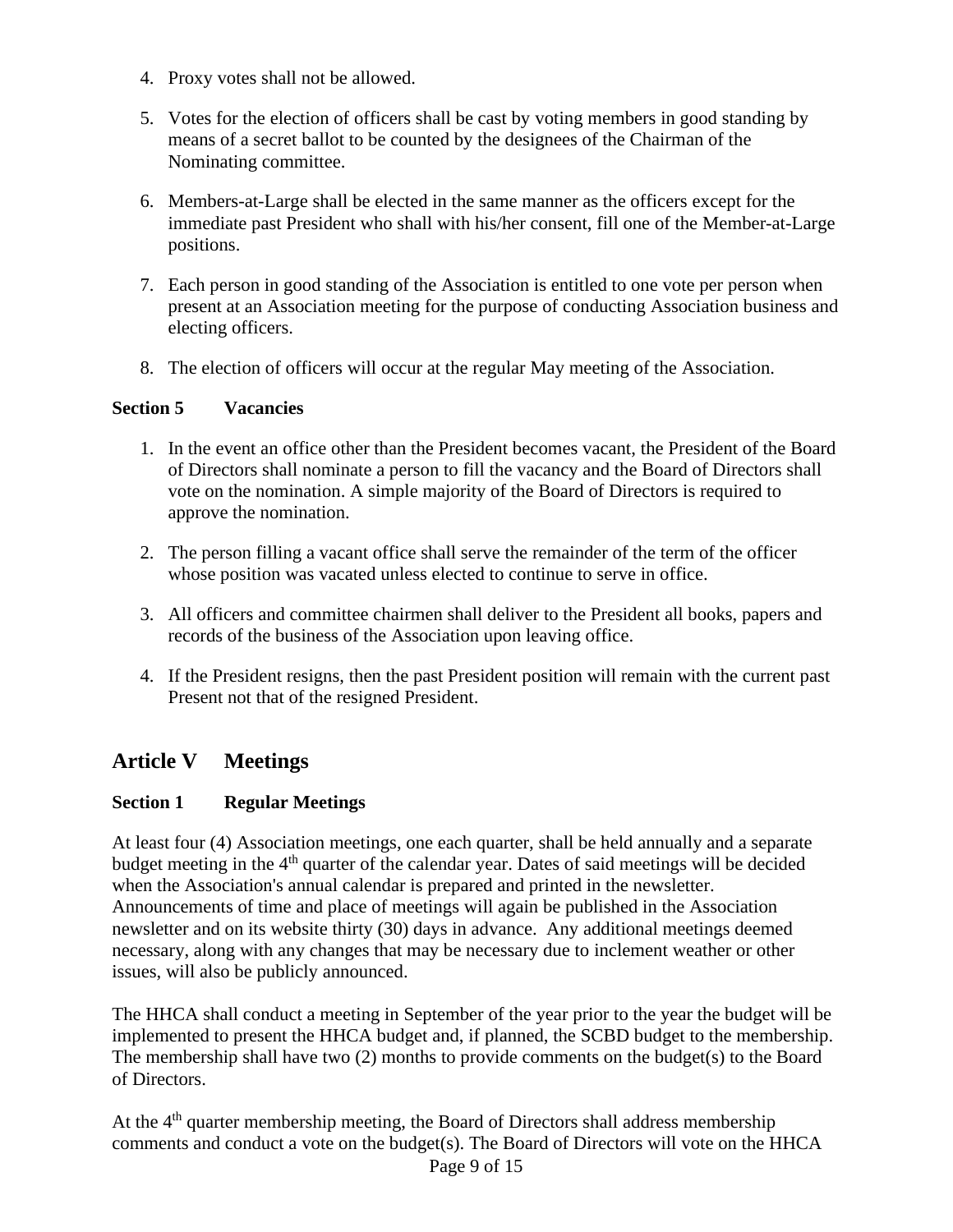non-SCBD budget. A vote on the SCBD budget will comply with the rules specified in Article XII Section 1.

## <span id="page-9-0"></span>**Section 2 Special Meetings**

Special Meetings of the Association may be called by a majority vote of the Board of Directors, a majority vote of the members present at a regularly scheduled meeting of the Association, or upon the written request of twenty (20) members in good standing of the Association to the Board of Directors and announced in the Association newsletter or via other electronic means approved by the Board of Directors.

## <span id="page-9-1"></span>**Section 3 Quorum**

A quorum for all Association membership meetings shall consist of a minimum of fifteen (15) members in good standing of the Association and at least three officers of the Association present at the meeting. Absent a quorum, no Association official business may be conducted, except measures to obtain a quorum, proceed to adjournment, or recess.

## <span id="page-9-2"></span>**Section 4 Voting**

A simple majority of votes of the voting members in good standing present at an Association meeting shall prevail in the conducting of ordinary Association business and elections unless otherwise specified in the bylaws. The results of all votes taken will be recorded in the minutes of the meeting and announced in the next issue of the Association newsletter.

## <span id="page-9-3"></span>**Section 5 Electronic Voting**

If an in-person meeting of the Association officers is not possible and a decision is required on a specific matter, the Board may vote electronically with the following guidelines:

- 1. The motion shall be presented by the presiding officer and opened for discussion.
- 2. Board members may request up to 72 hours after the discussion has been concluded to decide.
- 3. The voting period may last up to five (5) days or until a quorum has been obtained.
- 4. If a quorum of the Board of Directors is not reached within this time frame, the matter will be considered not approved by the Board.
- 5. A written record of the vote shall be recorded in the minutes of the meeting.
- 6. Electronic voting cannot be used to decide changes to the organizational documents or for nominations or removals from the Board of Directors. Only matters of a time critical nature will be acted upon between formal meetings.

# <span id="page-9-4"></span>**Section 6 Special Action Voting Procedures (SAVP)**

The Association shall use the following Special Action Voting Procedures for votes requiring a vote of the HHCA voting membership including those not in attendance at a meeting. Votes for approving changes to the by-laws require use of the Special Action Voting Procedures. The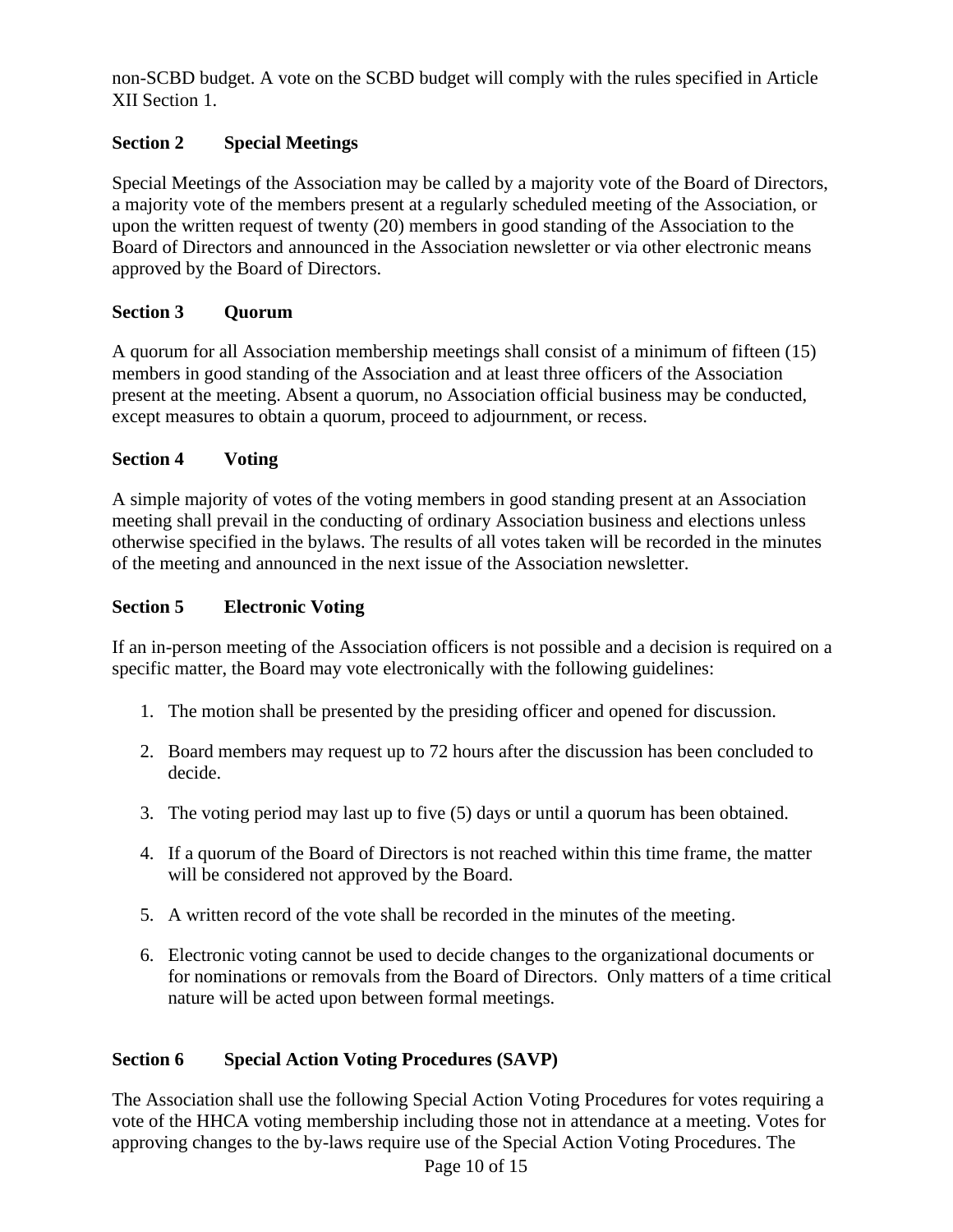Board of Directors shall determine which additional voting actions require use of the SAVP. The special action voting procedures are:

- 1. The Board of Directors shall announce the vote and provide details on the action being voted upon via the Association newsletter, email, website and at the discretion of the Board via a separate direct postal mailing.
- 2. The Board of Directors shall provide mechanisms for Association voting members to submit votes in-person at an Association meeting and/or via postal mail.
- 3. The Board of Directors may select an Electronic or Internet based voting system to supplement in-person and postal collection of voting membership votes.
- 4. The Board of Directors shall determine a voting period for each vote. The minimum voting period shall not be less than 30 calendar days.
- 5. The Board of Directors must notify Association voting members no less than 30 calendar days prior to a SAVP vote.
- 6. A SAVP vote must have a 15% response of Association voting members in good standing to be considered valid. This is considered a quorum for the SAVP.
- 7. In order for special action vote to pass, a quorum must be achieved and 50% plus 1 of the responses must approve the action.

# <span id="page-10-0"></span>**Article VI Board of Directors**

## <span id="page-10-1"></span>**Section 1 Authority Powers**

The Board of Directors shall be the custodian of all property of the Association. The Board of Directors shall have the authority to transact all business of the Association between all Association meetings, not requiring approval of the membership of the Association, and report all such business at the next regular Association meeting and/or in the Newsletter.

The Board of Directors shall have the authority to purchase real property and provide for the improvement, maintenance and operations of HHCA owned and rented property.

## <span id="page-10-2"></span>**Section 2 Meetings**

The Board of Directors shall have a minimum of six (6) regular meetings per year to be held at a time, place and date as determined by the President of the Association. Four (4) of these meetings will coincide with and be prior to the Regular Association Meetings.

## <span id="page-10-3"></span>**Section 3 Quorum**

A majority of the members of the Board of Directors must be present to constitute a quorum and conduct business.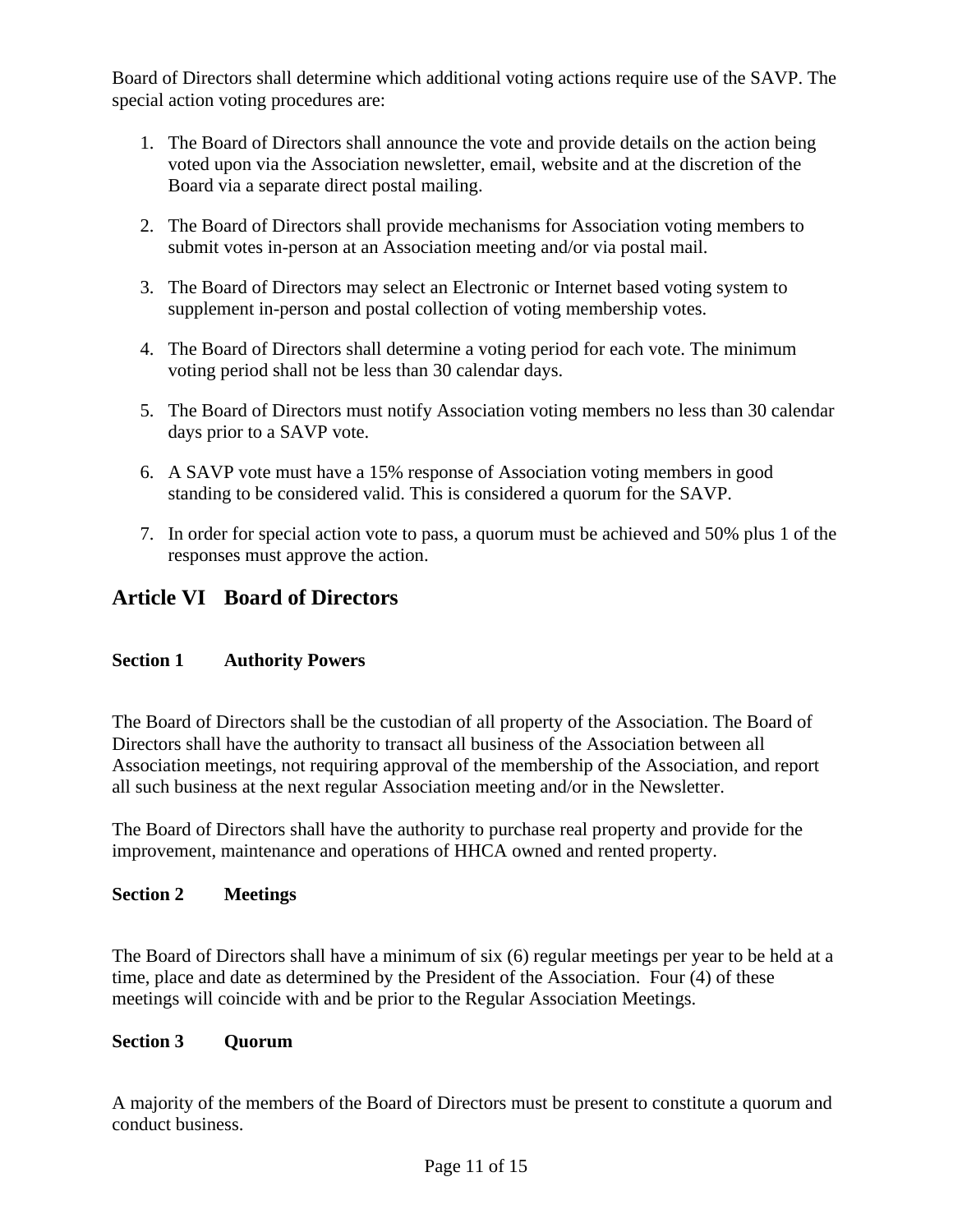## <span id="page-11-0"></span>**Section 4 Special Meetings of the Board of Directors**

The president may call special meetings of the Board of Directors. A quorum, consisting of a majority of the members of the Board of Directors, must be present to conduct business. Special meetings, held by the Board of Directors, must be reported in the next published issue of the Association newsletter.

#### <span id="page-11-1"></span>**Section 5 Compensation**

Board of Directors shall serve without compensation. Reasonable expenses for HHCA projects or activities may be reimbursed to board member by a two-thirds majority of the entire Board of Directors.

#### <span id="page-11-2"></span>**Section 6 Removal**

Any board member may be removed for just cause by a two-thirds majority of the entire Board of Directors and with the approval of a majority of the members attending in a regular or special membership meeting that has a quorum.

## <span id="page-11-3"></span>**Section 7 Departure of Treasurer**

If the Treasurer dies, resigns, is removed from office, or is not re-elected, the Board of Directors may arrange for the financial records of the Association to be reviewed by a CPA before the end of the next fiscal year.

## <span id="page-11-4"></span>**Section 8 Availability of Records**

The minutes of the Board of Director's meetings, minutes of the membership meetings, financial records and other records of the association shall be made available to any board or association member for inspection, upon reasonable notice and at a time and place as determined by the Secretary, Treasurer, or the Board. If there is a dispute concerning the availability of records, the notice, or the time and place, the Board of Directors shall have final authority to make a determination as to reasonableness.

#### <span id="page-11-5"></span>**Section 9 Establishment of Fees**

The Board of Directors, by a two-thirds majority vote, may establish usage and access fees for each HCCA owned or rented property or facility or HHCA sponsored activity.

The Board of Directors may establish separate usage and access fees for non-Voting members.

The Board of Directors may establish separate fees for non-HHCA members to access or use HHCA rented or owned facilities or HHCA sponsored activities.

# <span id="page-11-6"></span>**Article VII Committees**

The Board of Directors may appoint from among the Association members Committees composed of one or more board members and delegate to these Committees any of the powers of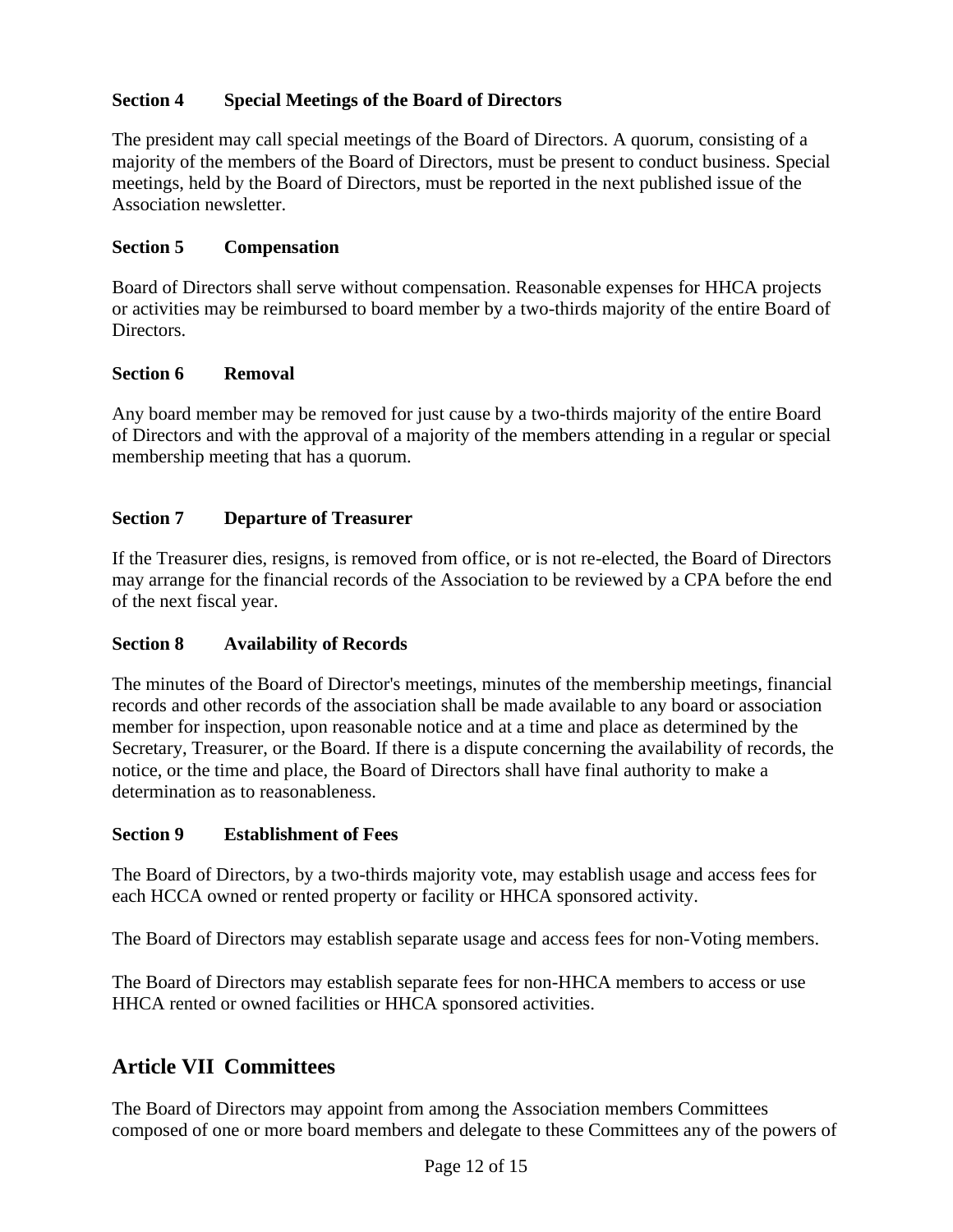the Board of Directors, except the power to elect or remove board members or amend the By-Laws. Each committee may fix rules of procedure for its business. A majority of the members of a committee shall constitute a quorum for the transaction of business and the act of a majority of those present at a meeting at which a quorum is present shall be the act of a committee. The members of a committee present at any meeting, whether or not they constitute a quorum, may appoint an individual to act in place of an absent member. Any action required or permitted to be taken at a meeting of a committee may be taken without a meeting, if unanimous written consent which sets forth the action is signed by each member of the committed and filed with the minutes of the committee. Members of a committee may conduct any meeting thereof by conference call or by electronic voting as stated in Article 5, Section 5 above.

- 1. All committees must consist of three or more members in good standing one of whom must be a board member.
- 2. A Chairman for each committee shall be elected by a simple majority of the members of the committee present at the first meeting of the committee.
- 3. Each committee shall draft a statement of the goals and objectives of the committee and present it to the Board for review and approval.
- 4. All committees shall be subject to the supervision of the Board of Directors in the performance of all functions and duties assigned to them.
- 5. All committees shall report their activities at each regular meeting of the Association as necessary.
- **6.** Committees are created for a specific purpose and shall be terminated and cease their activities at the discretion of the Board of Directors or at the completion of the committee's objectives.

# <span id="page-12-0"></span>**Article VIII Amendment and Revision of the Constitution and Bylaws**

## <span id="page-12-1"></span>**Section 1 Procedure for Revising or Amending the Bylaws**

- 1. Proposals to revise or change by amendment the Bylaws of the Association:
	- a. May be made only at regular meetings of the Association and
	- b. Submitted to the Board of Directors for review.
- 2. The Board of Directors shall report to the next regular meeting of the Association the proposed amendment in written form.
- 3. Proposed amendments shall then be open to discussion and revision at the next regular meeting.
- 4. The proposed amendment shall be published in the next issue of the Association newsletter.
- 5. At the next regular meeting following the publication of the proposed amendment, the proposed amendment shall be voted upon using the Special Actions Voting Procedures.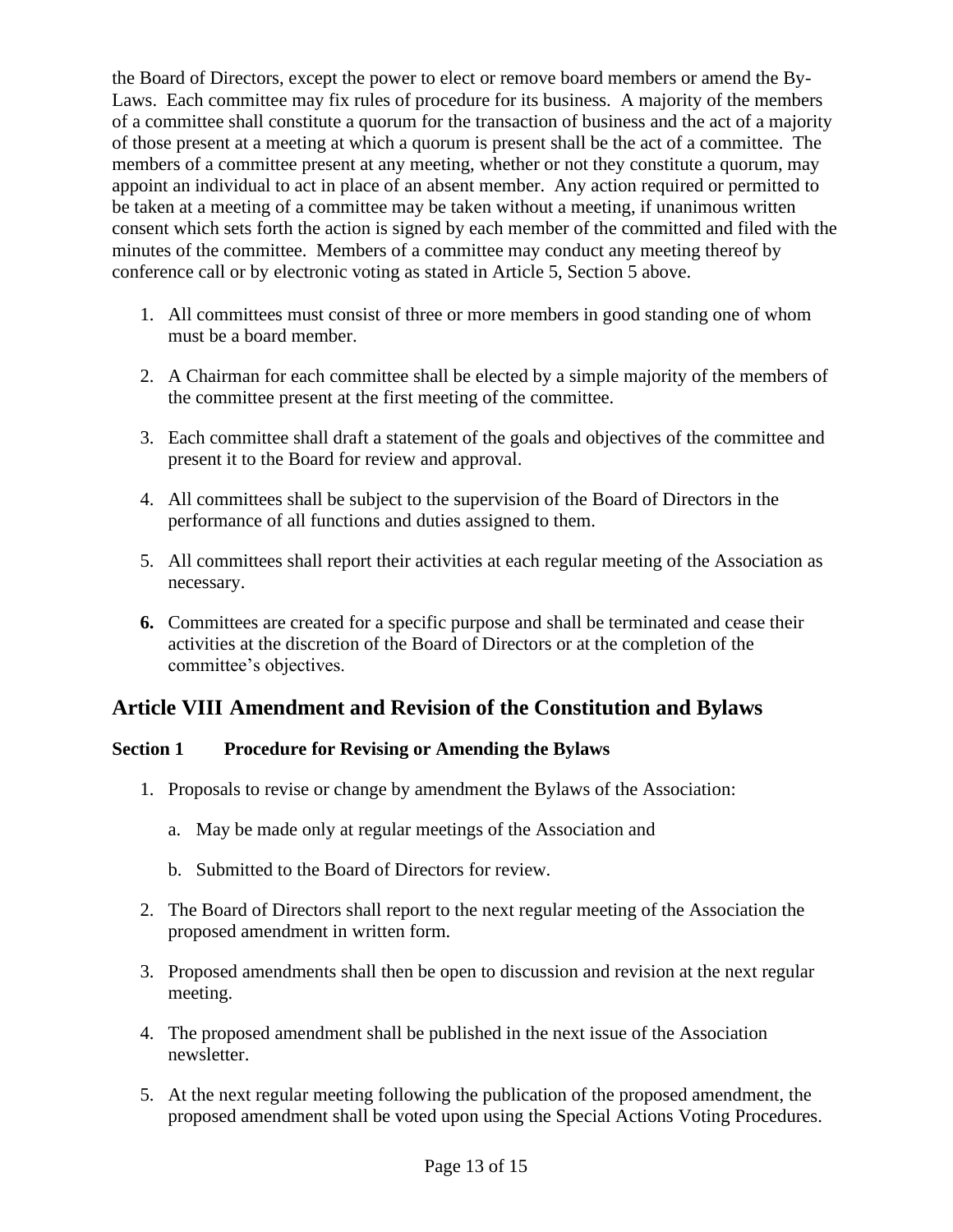6. Upon adoption, the amendment will be published in the next issue of the Association newsletter and will take effect immediately.

# <span id="page-13-0"></span>**Article IX Parliamentary Procedure**

The authority of parliamentary procedure, subject to the Constitution and Bylaws of the Association and subject to the discretion of the officer of the Association presiding, shall be "Roberts Rules of Order".

# <span id="page-13-1"></span>**Article X Dissolution Clause**

In the event that the Association shall be dissolved, the property owners of Herald Harbor shall be notified in writing of the date and time of the special meeting to held for the purpose of determining the distribution of assets, both land and monies, held by the Association on behalf of the citizens of Herald Harbor. Lands held by the Association shall be transferred to the Crownsville Conservancy, Inc.; Anne Arundel County, or another organization, as determined by the Board of Directors, whose purpose is to protect those recreational lands for the use of the community. All other cash assets shall be distributed by the majority of the members present at the special meeting in the form of a donation to the Crownsville Conservancy, Inc., or a nonprofit community-based organization with a similar purpose to be determined by a majority vote of voting members in attendance at the special meeting.

# <span id="page-13-2"></span>**Article XI Fiscal Year**

The fiscal year of the Corporation shall be the twelve calendar months period ending December 31<sup>st</sup> in each year.

# <span id="page-13-3"></span>**Article XII SCBD Budget Approval**

## <span id="page-13-4"></span>**Section 1 Budget Approval**

The Association shall use the SAVP to approve the yearly SCBD budget if it is equal to or exceeds \$100 per improved tax account. If the budget is less than or equal to \$100 per improved tax account then the Board of Directors approves the budget by a two-thirds majority vote.

## <span id="page-13-5"></span>**Section 2 Assessments**

## <span id="page-13-6"></span>**A) Maximum Yearly Assessment**

The maximum yearly SCBD assessment shall be \$250 per improved lot. The SAVP will be used to change the maximum yearly SCBD assessment.

## <span id="page-13-7"></span>**B) Assessment Refund**

At the discretion of the Board and within available allocated non-SCBD funds, a 50% refund may be provided by the HHCA to any voting member that is considered Low Income according